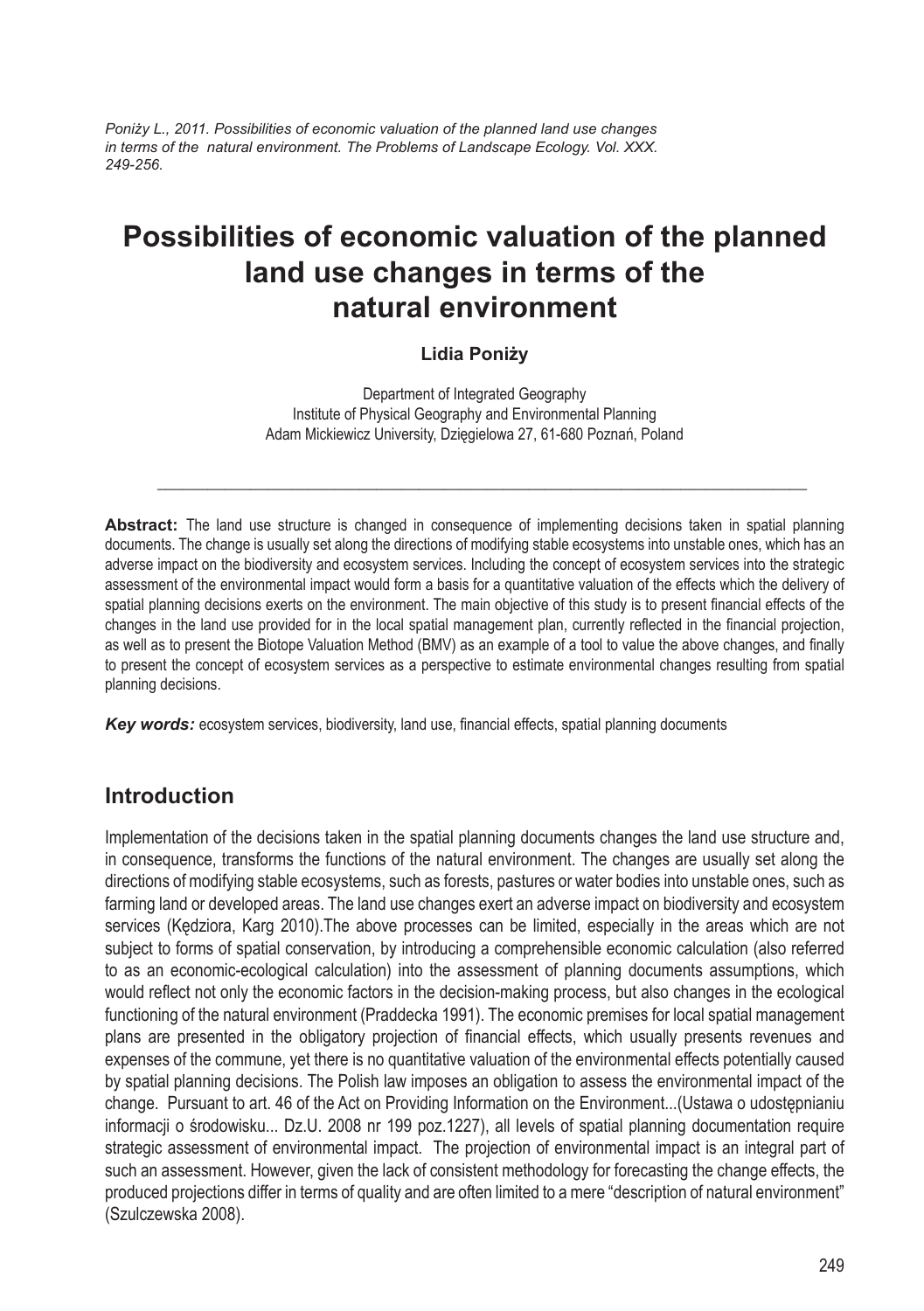The paradigm of sustainable development is the bedrock of spatial planning and ecosystem services are one of the main conditions of its successful implementation. Ecological factors of the management processes require that this condition be reflected in environmental and spatial control at all levels and stages of management (Michalowski 2010).

Incorporating the concept of ecosystem services into the strategic assessment of environmental impact would form a basis for a quantitative valuation of the effects the delivery of spatial planning decisions exerts on the environment.

# **Objective of the study**

The main objective of the study is to present, on one hand, currently felt and reflected in the financial projection effects of the land use changes driven by spatial planning decisions, and on the other hand, to show the possibility of economic valuation of the planned environmental changes and include it into the strategic assessment of environmental impact.

Firstly, the paper presents financial effects of the local spatial management plan assumptions caused by the change in the land use. Most often, such effects are limited to administration fees and changes in tax rates. To illustrate methods practically applied to appraise the economic value of the natural environment, the paper presents one of the biotope valuation methods (BMV), often used in the German spatial planning practice. The concept of ecosystem services providing a perspective for estimating economic effects of changes in the natural environment was also shown. The need to reflect the valuation of changes in the ecological value of the natural environment in the financial analysis of the planning decisions effects is of a key importance to, firstly, making a correct economic choice and taking right decisions, and secondly, to the process of developing environment protection instruments and supporting sustainable development (Jeżowski 2010).

## **Financial effects of the local spatial management plan**

One of the financial effects of adopting or modifying the local spatial management plan is a re-zoning fee paid for the benefit of the commune. The fee is paid on a one-off basis by the property owner if the following three conditions have been met:

• due to adopting the local spatial management plan, the value of the plot included in the plan has increased,

• the purpose of the area where the plot is located has been changed,

• the owner sold the property within 5 years since the adoption of the local spatial management plan.

The amount of the re-zoning fee is set in the local spatial management plan and cannot exceed 30% of the difference between the property value before the plan was adopted and the value at sale. The re-zoning fee is regulated by art. 36 sec. 4 of the Spatial Planning and Management Act (Ustawa o planowaniu i zagospodarowaniu przestrzennym Dz.U. 2003 nr 80 poz. 717).

 If as a result of adopting a local spatial management plan the properties are divided or consolidated and divided and therefore their value increases, the commune has a right (but not an obligation) to charge to the owner(s) a fee (betterment levy). The legal basis to charge that fee is the Property Management Act of 21 August 1997 (Ustawa o gospodarce nieruchomościami Dz.U. 2010 nr 102 poz. 651).

If as a result of adopting or modifying a local spatial management plan the value of the property decreases and the owner or a perpetual lessee sells the property, they may seek compensation from the commune equal to the reduction in the property value. Also, if using the property or a part of it in the former manner or in the manner which complies with the former purpose, has been considerably limited or made impossible, then the owner or perpetual lessee may demand the following from the commune: compensation, purchase of the property or a part of it, or exchanging the property for another (Ustawa...Dz.U. 2003 nr 80 poz. 717).

Depending on the land use specified in the register of land and buildings, the land owner is obligated to pay an annual tax fee either in the form of agricultural tax, forest tax or property tax. Land use changes in the local spatial management plan entail also the changes in the type of a local tax. Therefore, changing the land use from agricultural to development means much higher inflows to the communal budget due to levying a different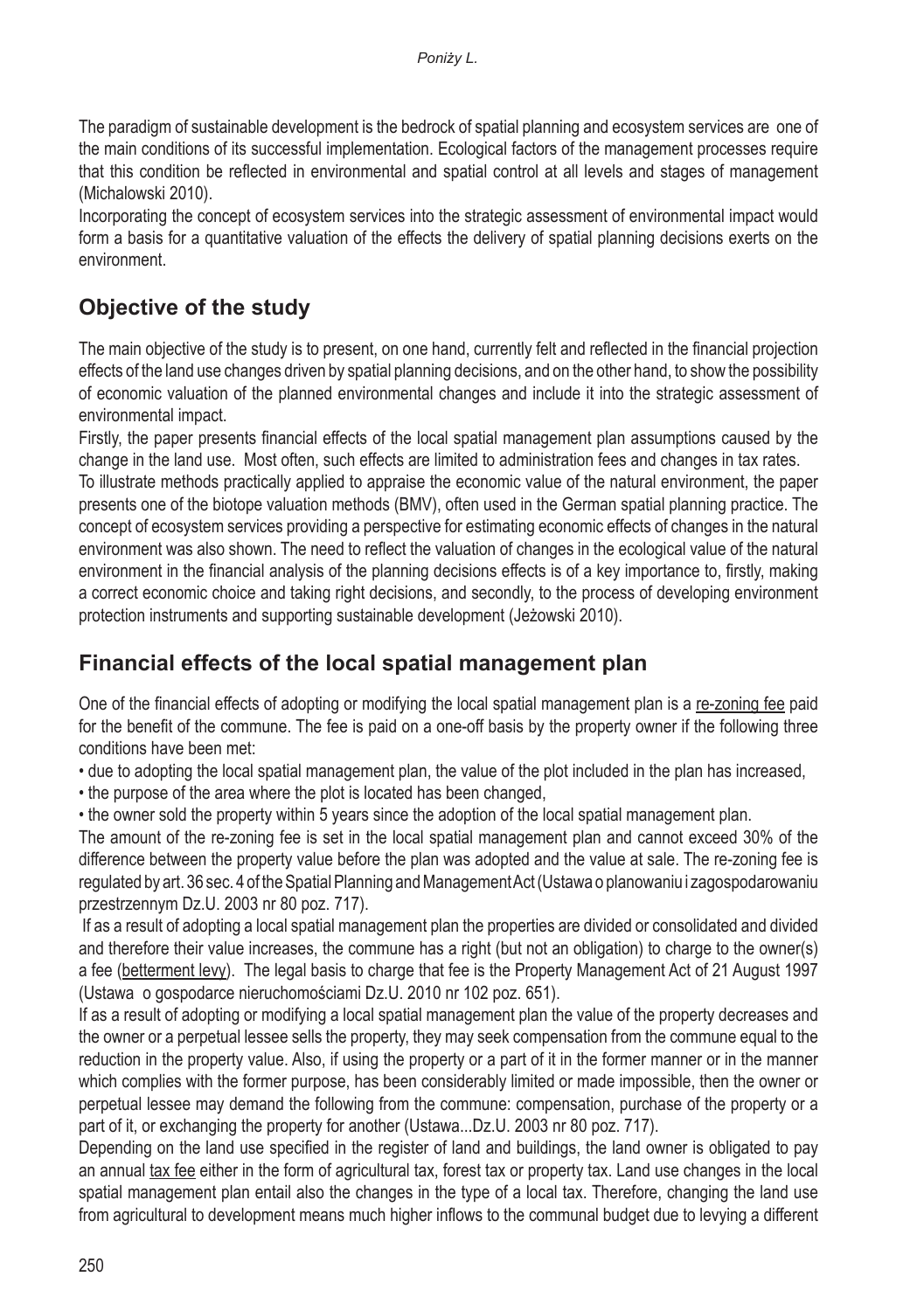tax.

Change of the land use made in the local spatial management plan and adopting the plan may provide grounds to exclude the land from agricultural or forest production. The Agricultural and Forested Land Protection Act of 3 February 1995 (Ustawa o ochronie gruntów rolnych i leśnych Dz. U. 1995 nr 16 poz 78) sets the fees for exclusion of land from agricultural and forest production. The property owner who was granted permission to exclude the land from agricultural production is obligated to pay a one-off fee (for permanent exclusion of land) and annual fees (10% of the calculated amount payable annually for 10 years if the exclusion is permanent, or in the event of temporary exclusion, payable annually but not longer than for 20 years). The amount of the one-off fee and annual fees depends on the class and type of land excluded from agricultural production (table 1).

|                                                               | Arable land, orchards         | Meadows and permanent pastures                                               |                               |  |  |  |  |
|---------------------------------------------------------------|-------------------------------|------------------------------------------------------------------------------|-------------------------------|--|--|--|--|
| class                                                         | one-off fee (in PLN)          | class                                                                        | one-off fee (in PLN)          |  |  |  |  |
| on soils of mineral and organic origin                        |                               |                                                                              |                               |  |  |  |  |
| 437 175<br>378 885<br>Ш<br>320 595<br>Illa<br>262 305<br>Illb |                               | 437 175<br><b>ŁiPsl</b><br>361 398<br><b>LiPsII</b><br>291 450<br>Ł i Ps III |                               |  |  |  |  |
| on soils of organic origin                                    |                               |                                                                              |                               |  |  |  |  |
| IVa<br>IV <sub>b</sub><br>V                                   | 204 015<br>145 725<br>116 580 |                                                                              | 174 870<br>145 725<br>116 580 |  |  |  |  |
| VI                                                            | 87 435                        | Ł i Ps VI                                                                    | 87 435                        |  |  |  |  |

|  | Table 1. The one-off fee for exclusion of 1ha of arable land from agricultural production |  |  |  |  |
|--|-------------------------------------------------------------------------------------------|--|--|--|--|
|  |                                                                                           |  |  |  |  |

[Ł – meadows; Ps – pastures]

Source: Agricultural and Forested Land Protection Act of 3 February 1995 (Ustawa o ochronie gruntów rolnych i leśnych)

In the event of forested land, a certain number of m3 of wood is adopted to calculate the one-off fee and annual fees for excluding 1 ha of forest from production, depending on the forest habitat type (table 2) and the price of 1m3 of wood, which is published annually by the Central Statistical Office (GUS) (in 2010, the price of wood was PLN 154.65).

Table 2. Basis for calculation of the one-off fee for excluding 1ha of forest from the production

| Forest habitat type                                                                        | Number of m3 of wood used<br>to calculate the one-off fee |  |  |
|--------------------------------------------------------------------------------------------|-----------------------------------------------------------|--|--|
| Broadleaved forests: fresh, wet, riparian, mountain, ash swamp and<br>mountain alder swamp | 2000                                                      |  |  |
| Mixed broadleaved forests: fresh, wet and marshy, upland, mountain<br>and alder swamp      | 1500                                                      |  |  |
| Mixed coniferous trees: fresh, wet, marshy, upland and mountain                            | 1150                                                      |  |  |
| Coniferous forests: fresh, wet, mountain                                                   | 600                                                       |  |  |
| Coniferous forests: dry and marshy                                                         | 250                                                       |  |  |

Source: Agricultural and Forested Land Protection Act of 3 February 1995 (Ustawa o ochronie gruntów rolnych i leśnych)

Despite the one-off fee and annual fees, if the owner fells the trees too early, they will pay an additional, one-off compensation fee in the amount equal to the difference between the expected value of the tree stand when it reaches its felling age and the value when it is actually cut down.

Financial effects of planning decisions do not reflect or reflect marginally (one-off fees and annual fees for exclusion of land from agricultural and forest production) changes in functioning of the natural environment driven by modifications of the land use. To date, no quantitative methods to assess the changes in the natural environment have been introduced to the Polish spatial planning practice.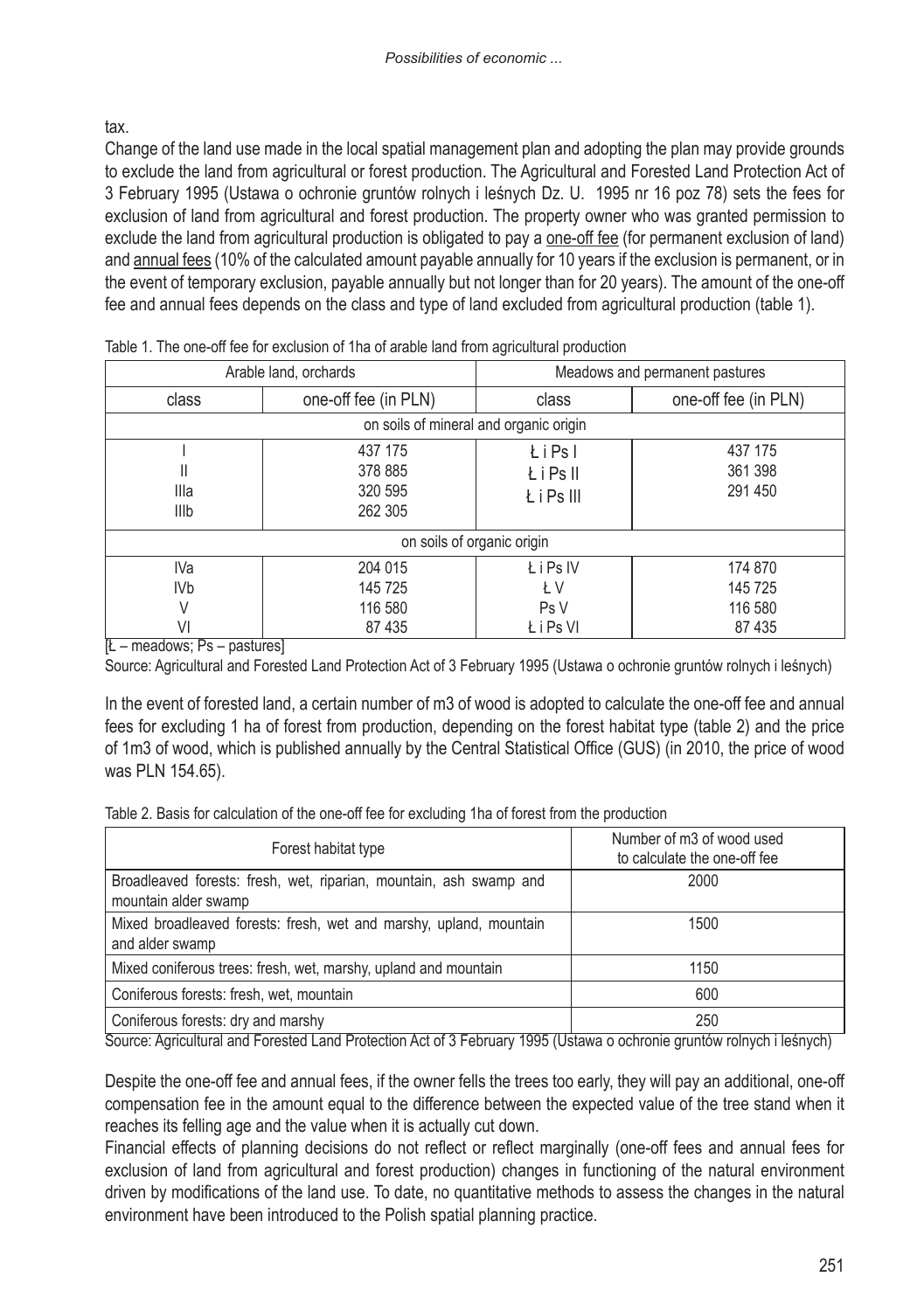### **Biotope Valuation Method (BVM) as an instrument of economic valuation of non-market goods of natural environment**

Quantitative methods of assessing changes in the natural environment have been developed for over 30 years in the field of ecological sciences in Germany, among others, where they have also been practically applied and formed the main instrument of landscape protection.The necessity to assess the impact of investments on natural environment is provided for in Gesetz über Naturschutz und Landschaftspflege (Bundesnaturschutzgesetz - BNatSchG) (Darbi, Tausch 2010). Apart from general guidelines at the national level, every German state has its own regulations and procedures concerning methods of assessing the initial ecological value (from before the investment) and valuing gains and losses resulting from the investment. The procedures aim mainly at ensuring that the existing ecological condition is preserved as a minimum standard, and if this standard cannot be preserved – that the negative effects are compensated for. Given the lack of consistent guidelines and legal regulations at the national level, at least 40 methods have been developed and published (both qualitative and quantitative) for assessing environmental changes (Darbi, Tausch 2010).

One of the quantitative methods is the Biotope Valuation Method<sup>1</sup> (BVM) – a method used for economic valuation of non-market goods provided by the natural environment.

The BVM dates back to the 80s of the 20th century and was used, among others, in Hessen, a German state, to calculate administration fees for damage made to the natural environment as a result of legal or illegal human activity. The method is based on the assumption that maintaining biodiversity is the main factor in the correct functioning of the ecosystems, which has also been confirmed by the TEEB report (2008) and Millenium Ecosystem Assessment (2005).

The method consists in building lists of biotopes types (types of land use) at the local level and ascribing score values to them (most often for 1m2) (Verordnung… http://www.rv.hessenrecht.hessen.de - accessed on 17.06. 2011). The points are allocated to certain biotope types based on the interdisciplinary expert valuation. Every biotope is assessed against the following eight ecological criteria:

- 1. maturity of the biotope 5.rarity of biotopes
	-
- 2. unaffected state of the biotope 6.rarity of the biotope species
	-
- 3. diversity of the layer structure **7.** sensitivity of biotopes
- 4. diversity of species 8. threat to the number and quality of biotopes

Every single biotope type can be given from 1 to 6 points for every of the above criteria. Next, the sum of the points for the first four criteria (internal features of biotopes) have been multiplied by the sum of the points for the last four criteria (external features of biotopes). The highest possible score is 576 points. The final score value of a biotope is the percentage of the points given against the maximum possible number of points. It is calculated according to the formula:

#### $[( (1 + 2 + 3 + 4) * (5 + 6 + 7 + 8) ) / 576 ] * 100 =$  no. of points (3-100)

The results allowed to rank all types of biotopes according to their ecological value. In the next stage, the BMV aims to translate the scores into monetary value. The monetary value of one point was assessed by means of the replacement cost method, based on the delivered revitalisation projects which served to calculate the cost incurred to increase the ecological value of 1 m2 by one point.

By using the scores from the list of biotope types, ecological score value of a biotope is calculated for a given area before the change in the land use and then after the change; next, the difference in points is converted into monetary value and constitutes a basis for rehabilitation actions or establishing the amount of compensation for environmental damage.

The method, called the Hessian Method, was recommended in 2000 in the EU White Paper on Environmental

<sup>&</sup>lt;sup>1</sup> In Germany the biotope maps have long been used in spatial planning (Sukopp, Weiler, 1988; Gödde et al., 1995). Biotopes are regarded there as a synonim for habitat and are defined as a desiganted area of animal and plant life; basically, they represent various types of the land use (Löfvenhaft et al. 2002)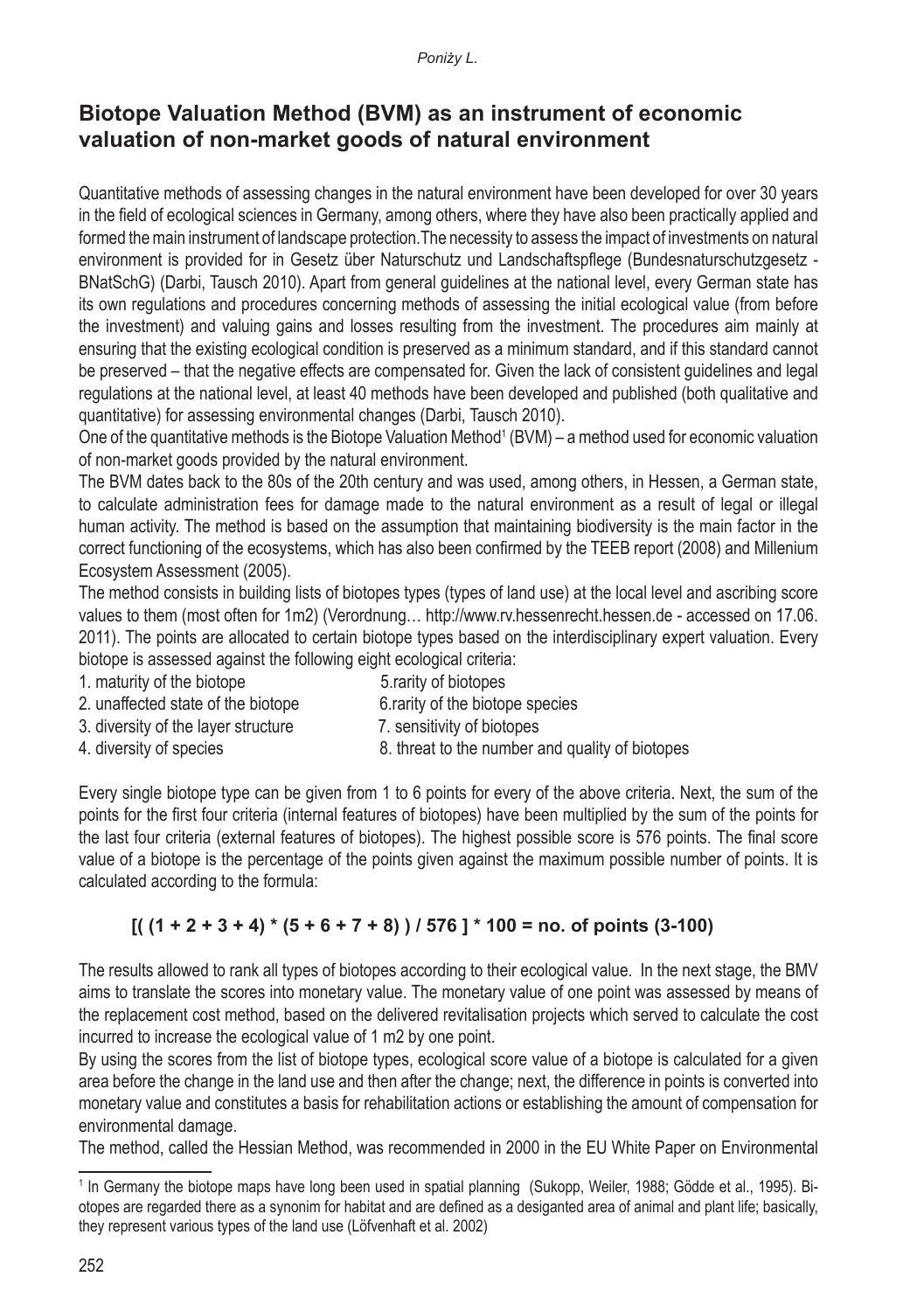Liability (Brussels, 09/02/2000, COM(2000)66 final).

Although applied in practice in Germany, the methods of biotope valuation find many opponents. The BMV was criticised by Zisenis (2008), who referred mainly to the works of German authors dealing with the problem of abundance of various assessment systems used to appraise the natural environment and landscape, and arriving often at different, incompatible results, as well as indicating lack of guidelines for selecting the assessment criteria and scale at the local level.

The criticism of the existing methods concerns also the fact that assessments of the natural environment are still based solely on natural sciences while social sciences and arts remain under-represented (Schramm, 1999; Erdmann, 2002).

#### **Ecosystem services – application perspectives for assessing environmental changes**

It seems that a dynamically developing research field of benefits the man draws from the functioning of ecosystems, referred to as ecosystem services (Mizgajski, Stępniewska 2009, Poskrobko 2010) provides the opportunity to adopt a multidisciplinary approach to the assessment of the natural environment and changes the environment undergoes in time.

However, the problem with assessing the market value (monetary value) of ecosystem services consists in the fact that several elements contribute to that value. First of them is the utilitarian value arising from the direct use of the natural resources and goods; usually it is easy to assess it in economic terms, e.g. this is the value reflected in the price of 1 m3 of wood gained from the forest. The other two elements – the value arising from indirect use (e.g. oxygen production, recreational benefits) (Śleszyński 2006) and non-utilitarian value concerning benefits derived not from using the resource but from delaying the use in time or even from the mere existence of the natural resource (Fiedor 2002) – are very difficult to be quantified, in fact non-measurable at the present level of knowledge.

A global discussion on ecosystem services has been triggered by the publication of Costanza et al. (1997) which presented a global valuation of ecosystem services in monetary values. The work itself aroused controversies as to the used valuation methods and whether it was justified to conduct valuations at all, but it gave rise to further search and development of that field of study. This can be illustrated by the TEEB project (The Economics of Ecosystems and Biodiversity) being delivered since 2007 and engaging many scientists and experts from around the world. The project emphasizes the necessity to assess the value of the services provided to mankind by natural environment and recommends the most suitable methods to appraise individual ecosystem services<sup>2</sup> (table 3) as well as incorporating the valuation of ecosystem services into the strategic assessment of the impact which spatial planning documents exert on the environment.

Beyond all doubts, changes in the land use contribute to changes in the biodiversity and changes in the functions of ecosystems, which, in turn, modifies ecosystem services (TEEB 2008). However, the difficulties in estimating the scale of the changes are caused by the lack of comprehensible research, especially at the local level, aiming at allocating monetary value to particular ecosystem services<sup>3</sup>. Problems with assessing the scope and scale of changes in the ecosystem services are also related to the probability that there are benefits which have not been identified yet, therefore, at the current state of knowledge we can value ecosystem services only partially. Incorporation of the ecosystem services concept into the spatial planning practice should be supported by further development of research directions, consisting mainly in seeking answers to the questions below:

• which states, processes and functions ecosystem services depend on,

• which actions and what type of anthropogenic pressure pose a threat to the states, processes and functions,

• how can we support and protect the capacity of ecological systems to provide vital services (Barkmann et al. 2008).

<sup>2</sup> More about the methods to value natural environment resources: Famielec (1999), Garrod, Willis (2000), Fiedor at al. (2002), Michałowski ( 2006), Śleszyński (2006), Żylicz (2010)

<sup>&</sup>lt;sup>3</sup> Attempts to assess monetary value of ecosystem services can be found in the works of Stepniewska (2010), Kronenberg (2010), Lupa (2010)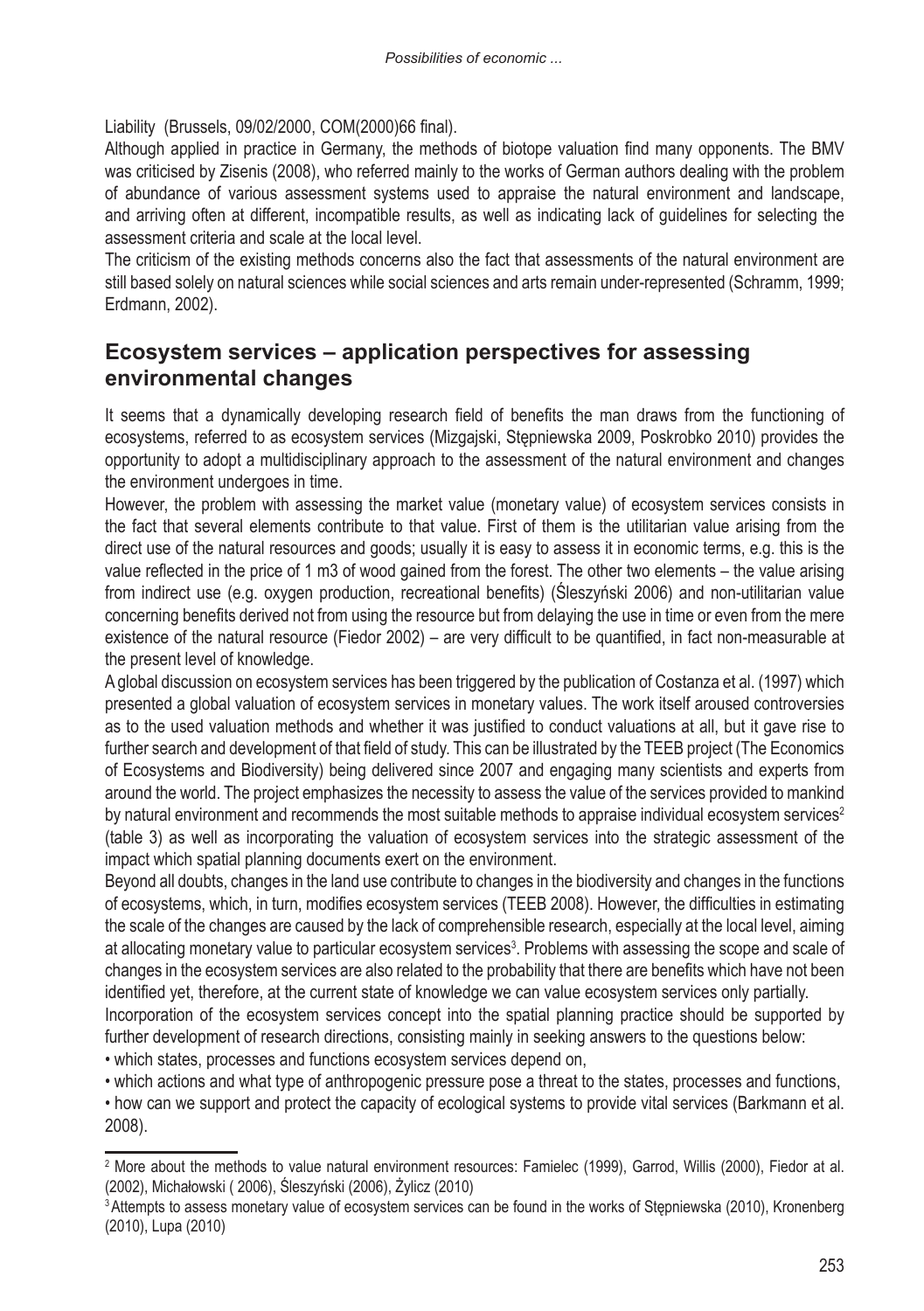| <b>Comparison of valuation methods</b> |                                                                                                         |                                                                                                                                                            |                                              |                                                                                 |  |  |  |
|----------------------------------------|---------------------------------------------------------------------------------------------------------|------------------------------------------------------------------------------------------------------------------------------------------------------------|----------------------------------------------|---------------------------------------------------------------------------------|--|--|--|
| Group                                  | Methods                                                                                                 | Summary                                                                                                                                                    | Statistical<br>analysis                      | types of services                                                               |  |  |  |
| 1. Direct mar-<br>ket prices           | Market prices                                                                                           | Observe market prices                                                                                                                                      | Simple                                       | Provisioning serv-<br>ices                                                      |  |  |  |
| 2.Market<br>alternative                | Finding a man-made solution as<br>i. Replacement<br>an alternative to the ecosystem<br>costs<br>service |                                                                                                                                                            | Simple                                       | Pollination, water<br>purification                                              |  |  |  |
|                                        | ii. Damage cost<br>avoided                                                                              | How much spending was avoided<br>because of the ecosystem service<br>provided?                                                                             |                                              | Damage<br>mitiga-<br>tion, carbon se-<br>questration                            |  |  |  |
|                                        | iii. Production<br>function                                                                             | How much is the value-added by<br>the ecosystem service based on<br>its input to production processes?                                                     | Complex                                      | Water purification,<br>freshwater avail-<br>ability, provision-<br>ing services |  |  |  |
| 3. Surrogate<br>markets                | i. Hedonic Price<br>Method                                                                              | Consider housing market and the<br>extra amount paid for higher envi-<br>ronmental quality                                                                 | Very<br>complex                              | Use values only,<br>recreation and lei-<br>sure, air quality                    |  |  |  |
|                                        | ii. Travel Cost<br>Method                                                                               | Cost of visiting a site: travel costs<br>(fares, car use etc.) and also value<br>of leisure time expended                                                  | Complex                                      | Use values only,<br>recreation and lei-<br>sure                                 |  |  |  |
| 4. Stated<br>preference                | i. Contingent<br>valuation method                                                                       | How much is the survey respond-<br>ent willing-to-pay to have more of<br>a particular service?                                                             | Complex                                      | All services                                                                    |  |  |  |
|                                        | ii. Choice<br>experiments                                                                               | Given a 'menu' of options with<br>differing levels of ecosystem serv-<br>ices and differing costs, which is<br>preferred?                                  | Complex                                      | All services                                                                    |  |  |  |
| 5. Participa-<br>tory                  | Participatory<br>environmental<br>valuation                                                             | Asking members of a community<br>to determine the importance of a<br>non-marketed ecosystem service<br>relative to goods or services that<br>are marketed. | Simple                                       | All services                                                                    |  |  |  |
| 6. Benefits<br>transfer                | transfer<br><b>Benefits</b><br>(mean value, ad-<br>justed mean value,<br>benefit function)              | 'Borrowing' or transferring a value<br>from an existing study to provide a<br>ballpark estimate for current deci-<br>sion                                  | Can<br>be<br>simple,<br>can<br>be<br>complex | Whatever services<br>were valued in the<br>original study                       |  |  |  |

Table 3. Methods to value the ecosystem services as per their types

Source: TEEB for Local and Regional Policy Makers (2010)

# **Conclusion**

The changes in the land use are introduced in spatial planning documents and the local spatial management plan in particular (constituting local legislation). Financial consequences of the changes are presented in an obligatory financial projection; however, the projection itself does not reflect, or reflects marginally, the changes in the value of the natural environment. Neither the environmental impact projections account for the economic effects of environmental changes. Given the above, potential effects and losses in the natural environment driven by the decisions made in the planning documents remain unidentified and undisclosed to the local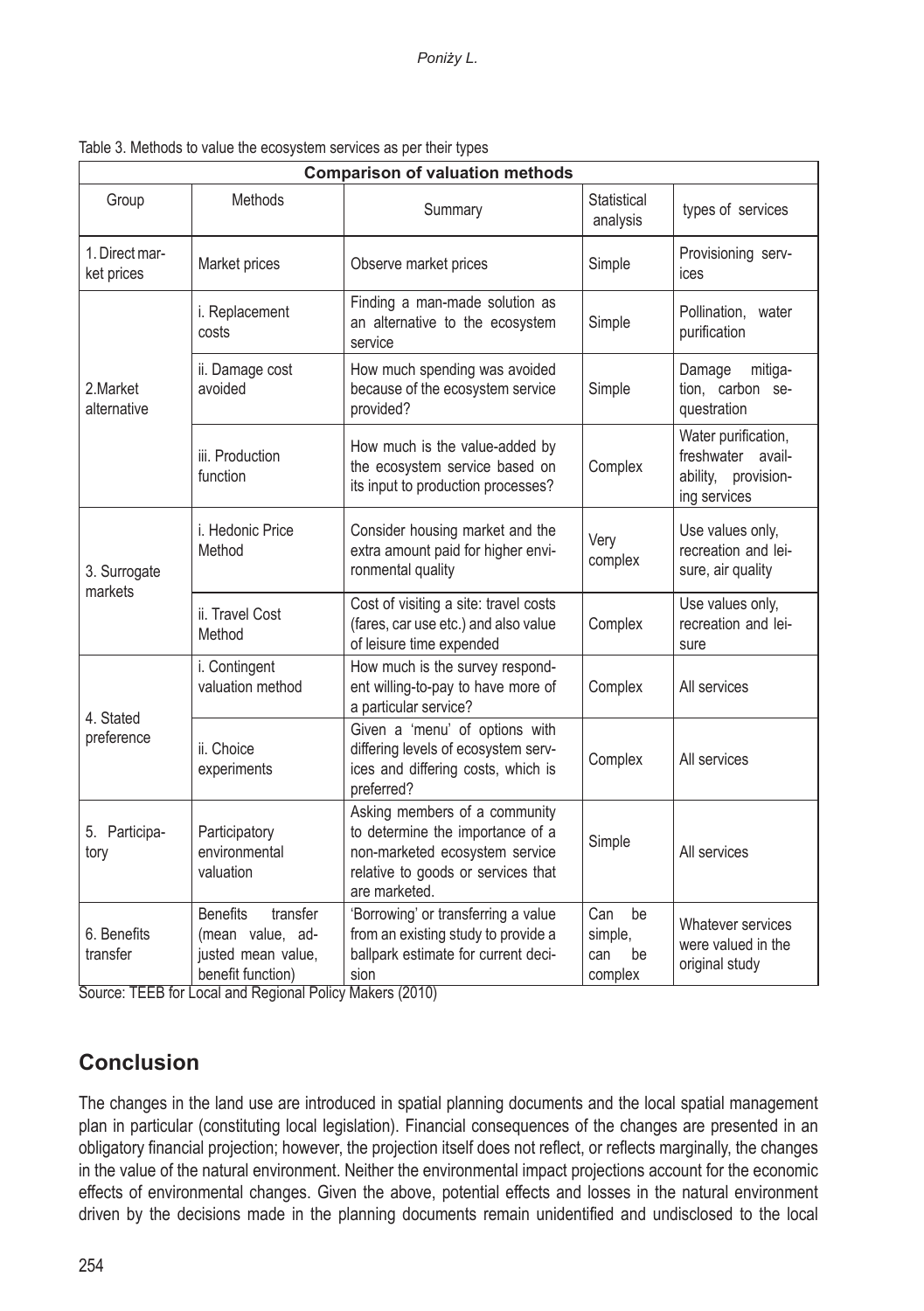communities and decision makers, which does not help in winning their support in protecting and preserving valuable ecosystems.

The losses caused by planning decisions in the natural environment can be identified and presented in quantitative categories by applying the Biotope Valuation Method (BMV). Nevertheless, due to the above mentioned criticism it attracted, the BVM is not recommended as a suitable tool to appraise the environmental changes.

Yet, the recent development of the common field of study of economic and natural sciences provide increasingly improving methods to value non-market natural goods. Such valuations should be reflected in financial projections or projections of environmental impact as a vital element of strategic assessment of environmental impact.

### **References**

Barkmann J., Blume H.-P.; Irmler U., , Kluge W., Kutsch W. L., Reck H., Reiche E-W, Trepel M., Windhorst W., Dierssen K., 2008: Ecosystem Research and Sustainable Land Use Management. In: Fränzle O.; Kappen L.; Blume H.-P.; Dierssen K., (Eds.) Ecosystem Organization of a Complex Landscape Long-Term Research in the Bornhöved Lake District, Germany Springer-Verlag Berlin Heidelberg.

Costanza R. et al., 1997:The value of the world's ecosystem services and natural capital. Nature,No. 387.

- Darbi, M., Tausch, C., 2010. Loss-gain calculations in German Impact Mitigation Regulation. Occasional paper contributed to BBOP. Consulted on-line at http:// www.forest-trends.org/publication\_details. php?publicationID=2404 (accessed 21 June 2011).
- Erdmann, K.-H.2002: Perspektiven des Naturschutzes. Erfordernisse und Möglichkeiten der Weiterentwicklung. in Erdmann, K.-H. and C. Schell (ed). W:Naturschutz und gesellschaftliches Handeln. Aktuelle Beiträge aus Wissenschaft und Praxis. Bundesamt für Naturschutz, Bonn-Bad Godesberg, Germany. Pp. 213-241

EU White Paper on Environmental Liability (Brussels, 09/02/2000, COM(2000)66 final).

- Famielec J.,1999,Straty i korzyści ekologiczne w gospodarce narodowej. Wydawnictwo Naukowe PWN Warszawa-Kraków.
- Fiedor B., Czaja S., Graczyk A., Jakubczyk Z., 2002, Podstawy ekonomii środowiska i zasobów naturalnych. Wydawnictwo C.H. Beck Warszawa.
- Garrod G., Willis K.G.,2000: Economic Valuation of the Environment. Methods and Case Studies. Edward Elgar Publising, Cheltenham UK, Northamton USA.
- Gödde, M., Richarz, N., Walter, B., 1995. Habitat conservation and development in the city of Du¨sseldorf (Germany). In: Sukopp, H., Numata, M., Huber, A. (Eds.), Urban Ecology as the Basis for Urban Planning. SPB Academic Publishing, The Hague.
- Jeżowski P., 2010: Metoda deklarowanych preferencji. In: Szyszko J., Rylke J., Dymitryszyn I., Jeżowski P., (eds). Ocena i wycena zasobów przyrodniczych. SGGW Warszawa.
- Kędziora A., Karg J., 2010: Zagrożenia i ochrona różnorodności biologicznej. Nauka 4/2010 PAN Warszawa.
- Kronenberg J., 2010: Koszty alternatywne wydobycia złota w kopalni Kumtor w Kirgistanie. Ekonomia i środowisko 1(37)/2010. Białystok.
- Löfvenhaft K., Björn C, Ihse M.,2002: Biotope patterns in urban areas: a conceptual model integrating biodiversity issues in spatial planning Landscape and Urban Planning 58 (2002) 223–240
- Lupa P., 2010: Kompostowanie odpadów komunalnych w świetle koncepcji świadczeń ekosystemów. Ekonomia i środowisko 1(37)/2010. Białystok.
- Michałowski A., 2010: Ocena działań na rzecz zachowania świadczeń ekosystemów na etapie programowania rozwoju jednostek organizacyjnych. Ekonomia i Srodowisko 1(37): 98-113
- Michałowski A., 2006, Usługi środowiska w teorii ekonomii. In: ekonomia i Środowisko 2(30)/2006 Białystok 199-218
- Millenium Ecosystem Assessment, 2005: Ecosystems and Human Well-being: Synthesis. Island Press, Washington, DC.